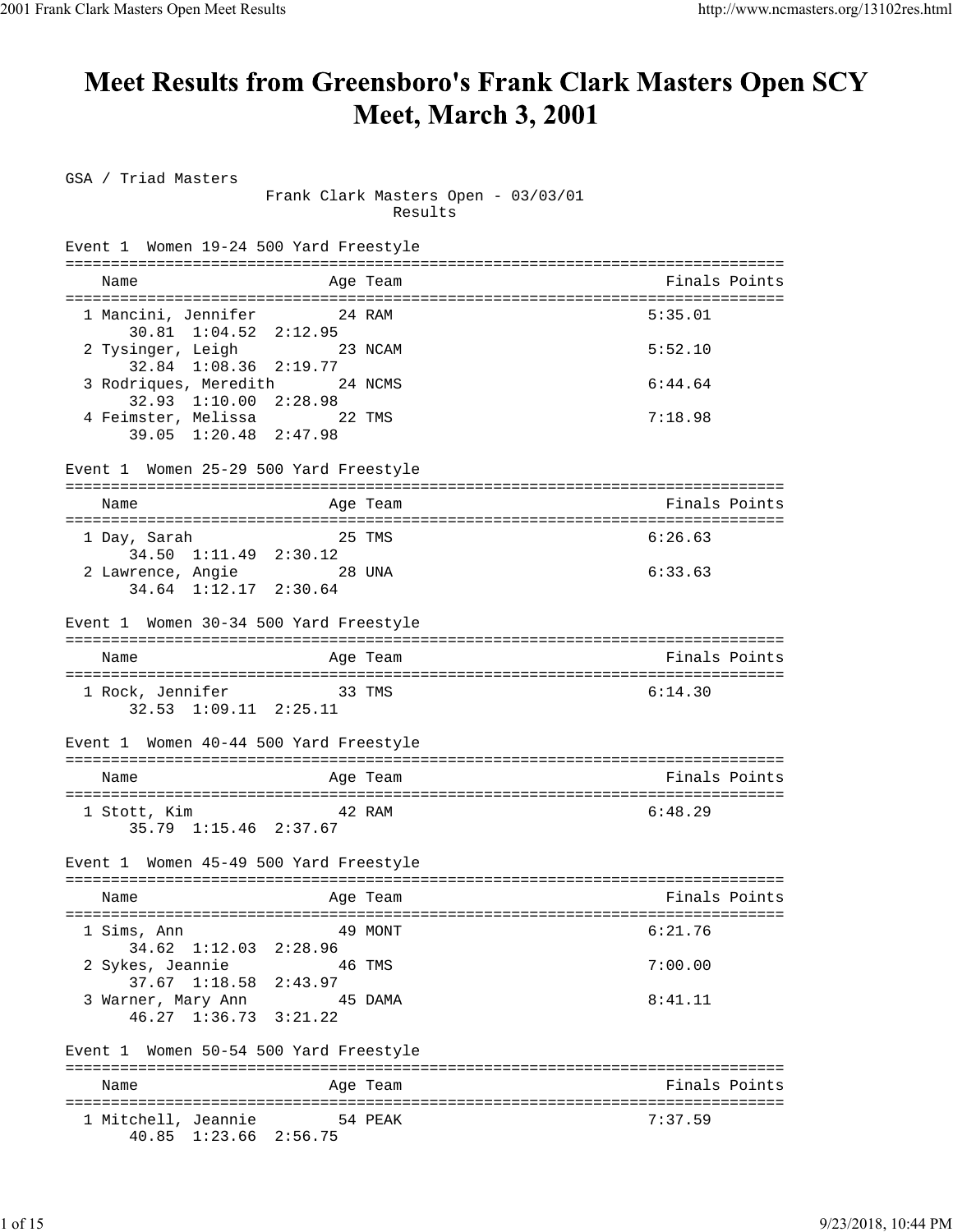| Event 2 Men 25-29 500 Yard Freestyle |                                                      |          |               |
|--------------------------------------|------------------------------------------------------|----------|---------------|
| Name                                 |                                                      | Age Team | Finals Points |
| 1 Stringer, Sean 25 RAM              | $31.53$ $1:06.72$ $2:18.79$                          |          | 5:42.05       |
| Event 2 Men 30-34 500 Yard Freestyle |                                                      |          |               |
| Name                                 |                                                      | Age Team | Finals Points |
| 1 Sheehan, Greg 34 TMS               | 41.25 1:28.06 3:07.01                                |          | 8:11.58       |
| Event 2 Men 35-39 500 Yard Freestyle |                                                      |          |               |
| Name                                 |                                                      | Age Team | Finals Points |
| 1 Gray, Stafford                     | <b>39 TMS</b><br>34.63 1:13.36 2:36.60               |          | 6:59.84       |
| Event 2 Men 40-44 500 Yard Freestyle |                                                      |          |               |
| Name                                 |                                                      | Age Team | Finals Points |
| 1 Johnson, Ken                       | 43 CSM<br>33.78 1:11.66 2:29.71                      |          | 6:22.03       |
| Event 2 Men 45-49 500 Yard Freestyle |                                                      |          |               |
| Name                                 |                                                      | Age Team | Finals Points |
| 1 Facchine, Kevin 15 RAM             |                                                      |          | 5:42.06       |
| 2 Johnson, Jeff 49 TMS               | $31.63$ $1:06.85$ $2:18.53$<br>42.40 1:30.99 3:09.28 |          | 8:07.83       |
| Event 2 Men 55-59 500 Yard Freestyle |                                                      |          |               |
| Name                                 |                                                      | Age Team | Finals Points |
| 1 Slaughter, James                   |                                                      | 55 RAM   | 7:03.75       |
| 2 White, Bernie T                    | 37.56 1:18.07 2:43.10<br>41.05 1:23.95 2:53.74       | 57 CSM   | 7:18.94       |
| Event 7 Women 19-24 200 Yard IM      |                                                      |          |               |
| Name                                 |                                                      | Age Team | Finals Points |
| 1 Tysinger, Leigh<br>33.44           |                                                      | 23 NCAM  | 2:30.50       |
| Event 7 Women 25-29 200 Yard IM      |                                                      |          |               |
| Name                                 |                                                      | Age Team | Finals Points |
| 1 Day, Sarah<br>34.35                |                                                      | 25 TMS   | 2:46.27       |
| Event 7 Women 40-44 200 Yard IM      |                                                      |          |               |
| Name                                 |                                                      | Age Team | Finals Points |
| 1 Allen, Edie                        |                                                      | 41 AWSM  | 2:59.27       |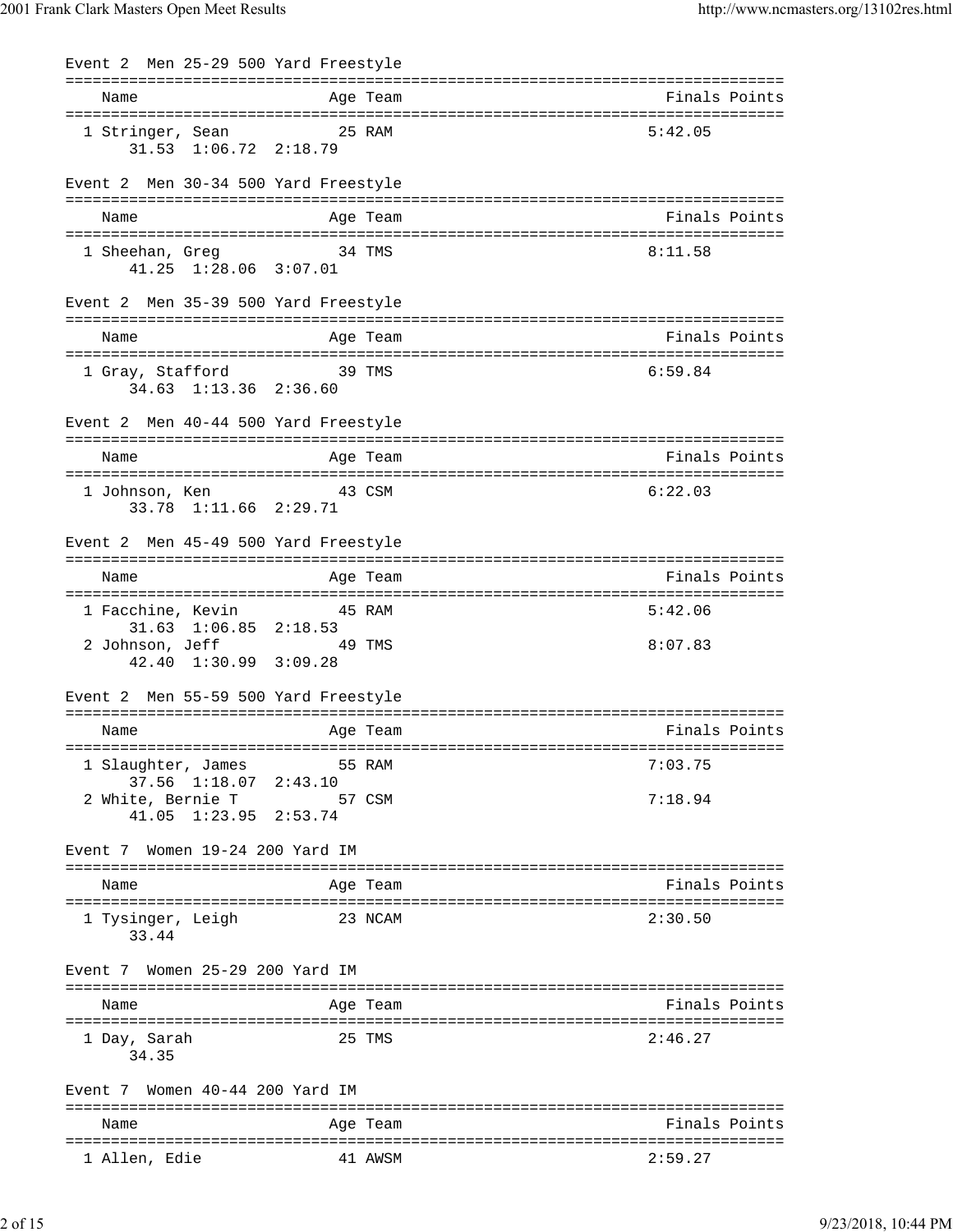36.88

|                                           | Event 7 Women 45-49 200 Yard IM |          |               |
|-------------------------------------------|---------------------------------|----------|---------------|
| Name                                      |                                 | Age Team | Finals Points |
| 1 Sykes, Jeannie<br>39.95                 |                                 | 46 TMS   | 3:00.87       |
| 2 Warner, Mary Ann<br>50.88               |                                 | 45 DAMA  | 3:41.89       |
| Event 7 Women 60-64 200 Yard IM           |                                 |          |               |
| Name                                      |                                 | Age Team | Finals Points |
| 1 Newell, Sally<br>45.54                  |                                 | 63 RAM   | 3:18.40       |
| 2 Blackwell, Ceil<br>47.70                | 60 RAM                          |          | 3:25.72       |
| Men 35-39 200 Yard IM<br>Event 8          |                                 |          |               |
| Name                                      |                                 | Age Team | Finals Points |
| 1 Smith, Jeff<br>28.69                    |                                 | 37 CSM   | 2:21.56       |
| 2 Sexauer, Tim<br>35.30                   |                                 | 35 RAM   | 2:45.06       |
| 3 Gray, Stafford<br>35.85                 |                                 | 39 TMS   | 2:53.98       |
| Event 8 Men 45-49 200 Yard IM             |                                 |          |               |
| Name                                      |                                 | Age Team | Finals Points |
| 1 Johnson, Jeff<br>45.52                  |                                 | 49 TMS   | 3:41.19       |
| Men 50-54 200 Yard IM<br>Event 8          |                                 |          |               |
| Name                                      |                                 | Age Team |               |
|                                           |                                 |          | Finals Points |
| 1 Atkinson, Tom<br>34.86                  | 51 TMS                          |          | 3:02.30       |
| Men 60-64 200 Yard IM<br>Event 8          |                                 |          |               |
| Name                                      |                                 | Age Team | Finals Points |
| 1 Kitchell, Richard<br>35.16              |                                 | 60 UNA   | 2:49.62       |
| Event 9 Women 25-29 100 Yard Breaststroke |                                 |          |               |
| Name                                      |                                 | Age Team | Finals Points |
| 1 DeMillia, Mary                          |                                 | 29 RAM   | 1:18.78       |
| 37.63<br>2 Day, Sarah<br>41.00            |                                 | 25 TMS   | 1:26.89       |

Event 9 Women 35-39 100 Yard Breaststroke ===============================================================================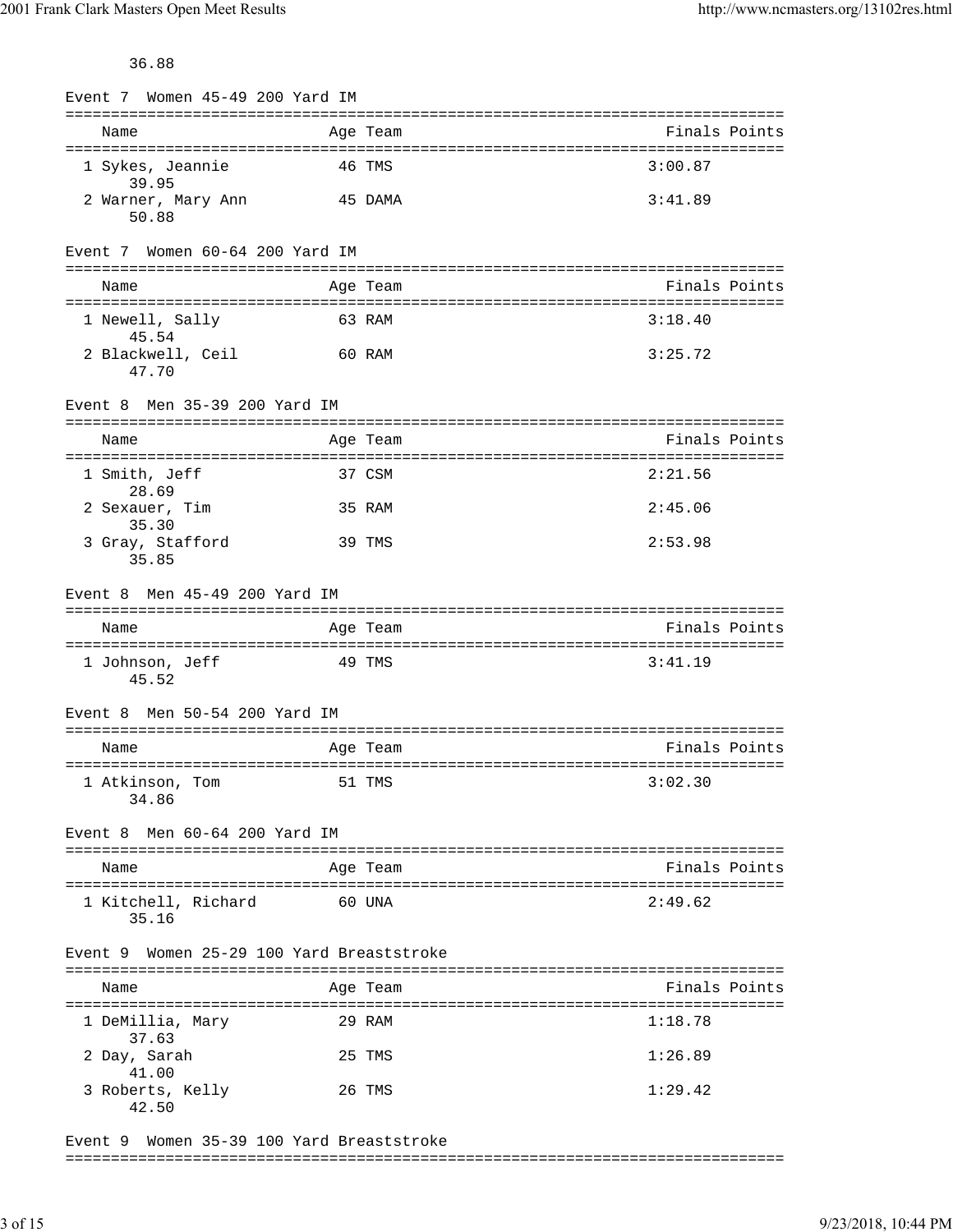| Name                                                       | Age Team                          | Finals Points                                    |
|------------------------------------------------------------|-----------------------------------|--------------------------------------------------|
| 1 Geiss, Angelique<br>40.42                                | 36 NCAM                           | 1:24.54                                          |
| Event 9 Women 40-44 100 Yard Breaststroke                  |                                   |                                                  |
| Name                                                       | Age Team                          | Finals Points                                    |
| 1 Stott, Kim<br>41.45                                      | 42 RAM                            | 1:26.76                                          |
| 2 Himes, Pamela<br>50.53                                   | 41 TMS                            | 1:51.99                                          |
| Event 9                                                    | Women 45-49 100 Yard Breaststroke |                                                  |
| Name                                                       | Age Team                          | Finals Points                                    |
| 1 Sims, Ann<br>39.48                                       | 49 MONT                           | 1:22.10                                          |
| Event 10                                                   | Men 40-44 100 Yard Breaststroke   |                                                  |
| Name                                                       | Age Team                          | Finals Points                                    |
| 1 Humphrey, Faron<br>43.11                                 | 44 KMS                            | 1:32.57                                          |
| Event 10                                                   | Men 50-54 100 Yard Breaststroke   |                                                  |
| Name                                                       | Age Team                          | Finals Points                                    |
| 1 Byers, Jerry<br>38.55                                    | 53 UNA                            | 1:22.99                                          |
| Event 10                                                   | Men 55-59 100 Yard Breaststroke   |                                                  |
| Name                                                       | Age Team                          | Finals Points                                    |
| 1 Slaughter, James<br>43.52                                | 55 RAM                            | =====================================<br>1:30.05 |
| Event 10 Men 65-69 100 Yard Breaststroke                   |                                   |                                                  |
| Name                                                       | Age Team                          | Finals Points                                    |
| 1 Shouse, W. D.<br>50.00                                   | 67 UNA                            | 1:45.66                                          |
| Event 11                                                   | Women 30-34 50 Yard Butterfly     |                                                  |
| Name                                                       | Age Team                          | Finals Points                                    |
| 1 Harnett, Maureen<br>2 Szott, Margaret C                  | 31 CSM<br>31 TMS                  | 31.07<br>35.71                                   |
| Event 11                                                   | Women 40-44 50 Yard Butterfly     |                                                  |
| Name                                                       | Age Team                          | Finals Points                                    |
| 1 Triska-Rivers, Patty<br>2 Allen, Edie<br>3 Garrou, Terri | 41 TMS<br>41 AWSM<br>43 FAMS      | 33.16<br>35.92<br>39.87                          |

Event 12 Men 40-44 50 Yard Butterfly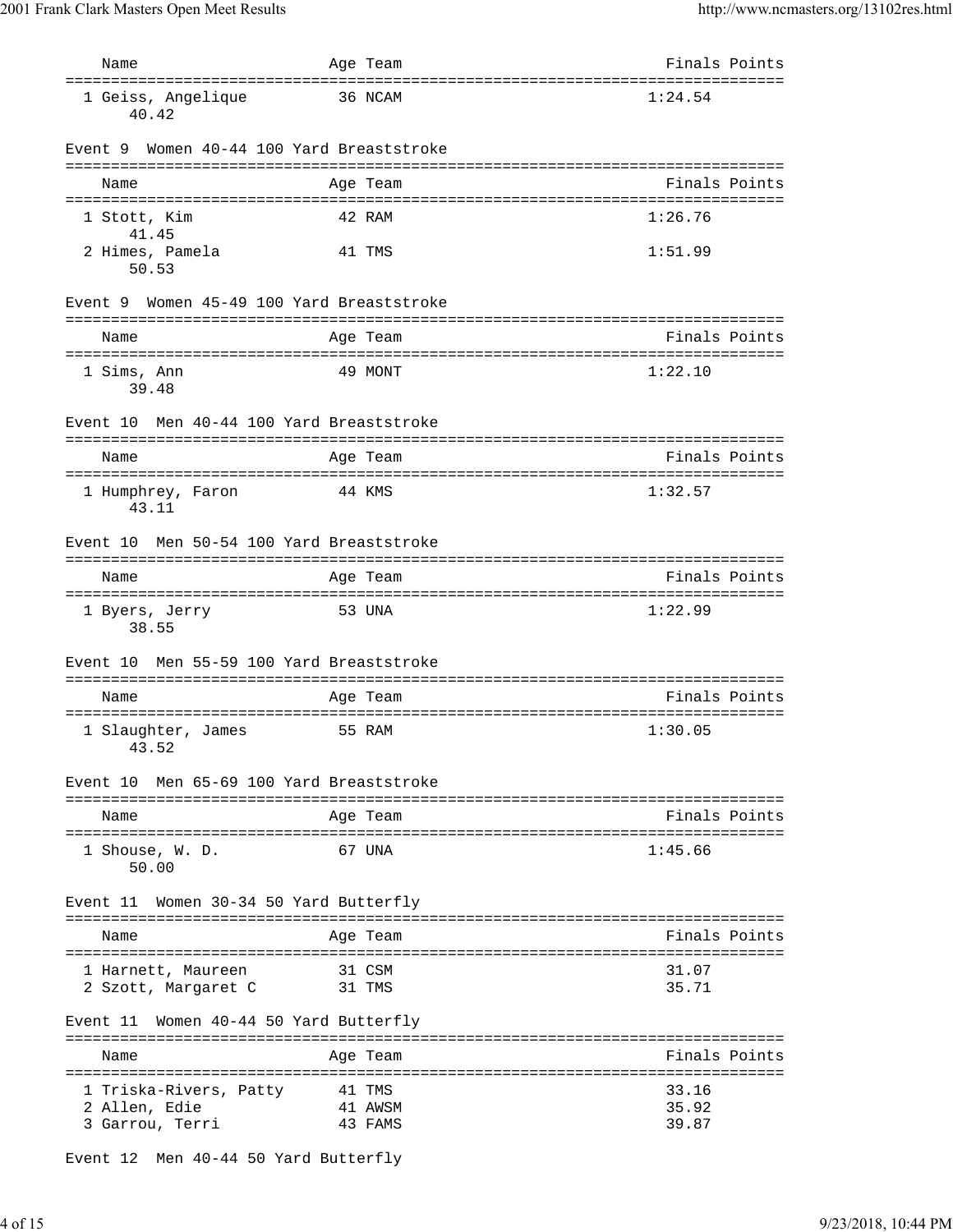|                                            | ================ |               |
|--------------------------------------------|------------------|---------------|
| Name                                       | Age Team         | Finals Points |
| 1 Johnson, Ken                             | 43 CSM           | 32.36         |
| Men 45-49 50 Yard Butterfly<br>Event 12    |                  |               |
|                                            |                  |               |
| Name                                       | Age Team         | Finals Points |
| 1 Facchine, Kevin                          | 45 RAM           | 27.82         |
| Men 50-54 50 Yard Butterfly<br>Event 12    |                  |               |
| Name                                       | Age Team         | Finals Points |
| 1 Atkinson, Tom                            | 51 TMS           | 34.00         |
| Men 60-64 50 Yard Butterfly<br>Event 12    |                  |               |
|                                            |                  |               |
| Name                                       | Age Team         | Finals Points |
| 1 Kitchell, Richard                        | 60 UNA           | 31.83         |
| Event 13 Women 19-24 100 Yard Freestyle    |                  |               |
| Name                                       | Age Team         | Finals Points |
|                                            |                  |               |
| 1 Tysinger, Leigh<br>29.45                 | 23 NCAM          | 1:00.42       |
| 2 Feimster, Melissa 22 TMS<br>37.17        |                  | 1:16.27       |
| Women 25-29 100 Yard Freestyle<br>Event 13 |                  |               |
|                                            |                  |               |
| Name                                       | Age Team         | Finals Points |
|                                            |                  |               |
| 1 Lawrence, Angie<br>31.80                 | 28 UNA           | 1:07.12       |
| Women 30-34 100 Yard Freestyle<br>Event 13 |                  |               |
| Name                                       | Age Team         | Finals Points |
| 1 Rock, Jennifer                           | 33 TMS           | 1:02.19       |
| 29.95<br>2 Harnett, Maureen                | 31 CSM           | 1:03.73       |
| 30.23                                      |                  |               |
| Event 13 Women 40-44 100 Yard Freestyle    |                  |               |
| Name                                       | Age Team         | Finals Points |
| 1 Spencer, Constance<br>33.83              | 42 UNA           | 1:09.10       |
| 2 Hites, Pat<br>35.06                      | 40 FAMS          | 1:16.47       |
| 3 Himes, Pamela<br>45.51                   | 41 TMS           | 1:37.73       |
| Event 13 Women 45-49 100 Yard Freestyle    |                  |               |
| Name                                       | Age Team         | Finals Points |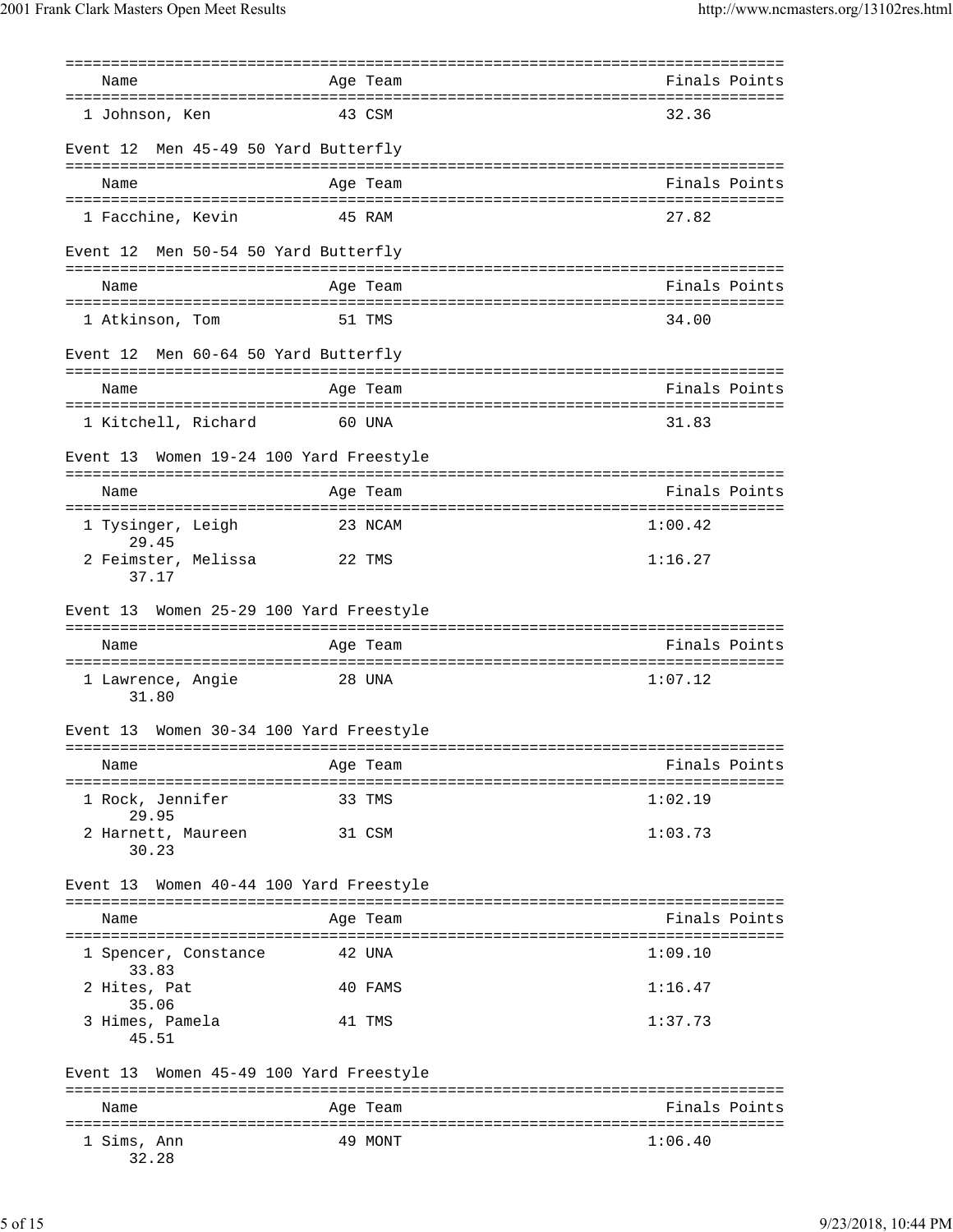| 2 Sykes, Jeannie<br>33.55               | 46 TMS   | 1:09.23       |
|-----------------------------------------|----------|---------------|
| 3 Braswell, Barbara<br>33.53            | 49 RAM   | 1:10.09       |
| Event 13 Women 55-59 100 Yard Freestyle |          |               |
| Name                                    | Age Team | Finals Points |
| 1 Fister, Anne<br>40.83                 | 58 NCMS  | 1:25.98       |
| Event 13 Women 60-64 100 Yard Freestyle |          |               |
| Name                                    | Age Team | Finals Points |
| 1 Newell, Sally<br>40.84                | 63 RAM   | 1:25.97       |
| Event 14 Men 35-39 100 Yard Freestyle   |          |               |
| Name                                    | Age Team | Finals Points |
| 1 Smith, Jeff<br>26.46                  | 37 CSM   | 55.45         |
| 2 Sexauer, Tim<br>31.49                 | 35 RAM   | 1:05.59       |
| 3 Gray, Stafford<br>32.66               | 39 TMS   | 1:06.23       |
| Event 14 Men 40-44 100 Yard Freestyle   |          |               |
| Name                                    | Age Team | Finals Points |
|                                         |          |               |
| 1 Matysek, Joseph<br>29.72              | 44 CSM   | 1:00.76       |
| 2 Humphrey, Faron<br>34.96              | 44 KMS   | 1:14.51       |
| Event 14 Men 50-54 100 Yard Freestyle   |          |               |
| Name                                    | Age Team | Finals Points |
|                                         |          |               |
| 1 Atkinson, Tom<br>35.62                | 51 TMS   | 1:15.71       |
| 2 Byers, Jerry<br>38.53                 | 53 UNA   | 1:21.72       |
| Event 14 Men 55-59 100 Yard Freestyle   |          |               |
| Name                                    | Age Team | Finals Points |
| 1 Deinlein, Chris<br>29.83              | 57 TMS   | 1:02.17       |
| 2 White, Bernie T<br>33.96              | 57 CSM   | 1:08.51       |
| Event 14 Men 65-69 100 Yard Freestyle   |          |               |
| Name                                    | Age Team | Finals Points |
| 1 Shouse, W. D.<br>49.15                | 67 UNA   | 1:44.92       |

Event 17 Women 19-24 100 Yard Backstroke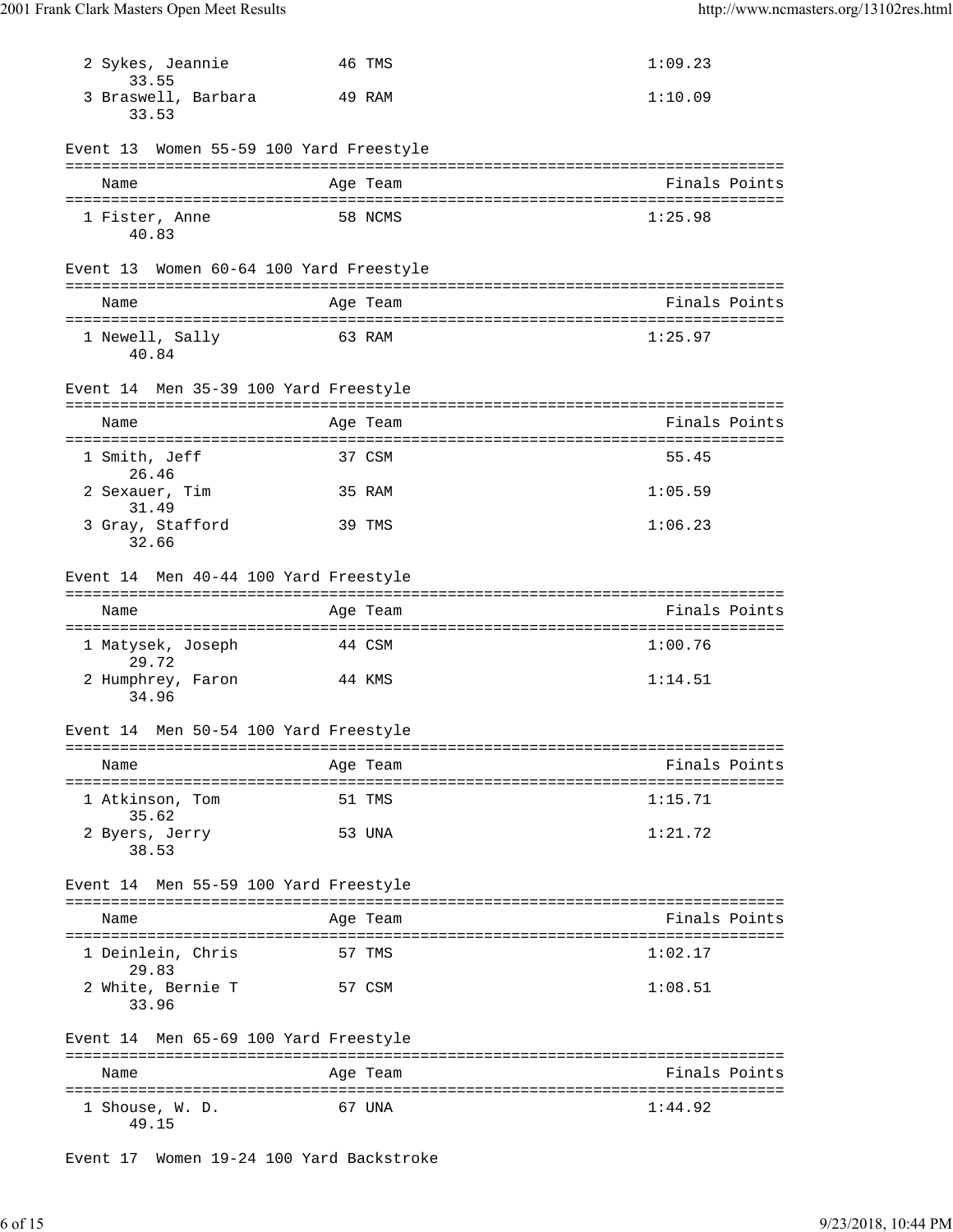| Name                                         | Age Team                        | Finals Points                        |
|----------------------------------------------|---------------------------------|--------------------------------------|
| 1 Mancini, Jennifer<br>32.80                 | 24 RAM                          | 1:07.05                              |
| Event 17                                     | Women 25-29 100 Yard Backstroke |                                      |
| Name                                         | Age Team                        | Finals Points                        |
| 1 DeMillia, Mary<br>34.88                    | 29 RAM                          | 1:12.69                              |
| Event 17 Women 30-34 100 Yard Backstroke     |                                 |                                      |
| Name                                         | Age Team                        | Finals Points                        |
| 1 Szott, Margaret C<br>38.27                 | 31 TMS                          | 1:21.67                              |
| Event 17                                     | Women 40-44 100 Yard Backstroke |                                      |
| Name                                         | Age Team                        | Finals Points                        |
| 1 Stott, Kim                                 | 42 RAM                          | 1:16.38                              |
| 37.11<br>2 Spencer, Constance                | 42 UNA                          | 1:19.33                              |
| 37.67<br>3 Himes, Pamela<br>53.59            | 41 TMS                          | 1:55.80                              |
| Event 17                                     | Women 45-49 100 Yard Backstroke |                                      |
| Name                                         | Age Team                        | Finals Points                        |
| 1 Braswell, Barbara<br>41.66                 | 49 RAM                          | 1:25.63                              |
| Event 17                                     | Women 50-54 100 Yard Backstroke |                                      |
| Name                                         | Age Team                        | Finals Points                        |
| 1 Mitchell, Jeannie<br>39.94                 | 54 PEAK                         | 1:22.72                              |
| Event 17                                     | Women 60-64 100 Yard Backstroke |                                      |
| Name                                         | Age Team                        | Finals Points                        |
| 1 Blackwell, Ceil<br>45.96                   | 60 RAM                          | 1:34.24                              |
| Event 18                                     | Men 35-39 100 Yard Backstroke   |                                      |
| Name                                         | Age Team                        | Finals Points                        |
| ==================<br>1 Smith, Jeff<br>30.36 | -------------<br>37 CSM         | =========================<br>1:01.81 |
| Event 18                                     | Men 40-44 100 Yard Backstroke   |                                      |
| Name                                         | Age Team                        | Finals Points                        |
| 1 Johnson, Ken<br>39.07                      | 43 CSM                          | 1:19.10                              |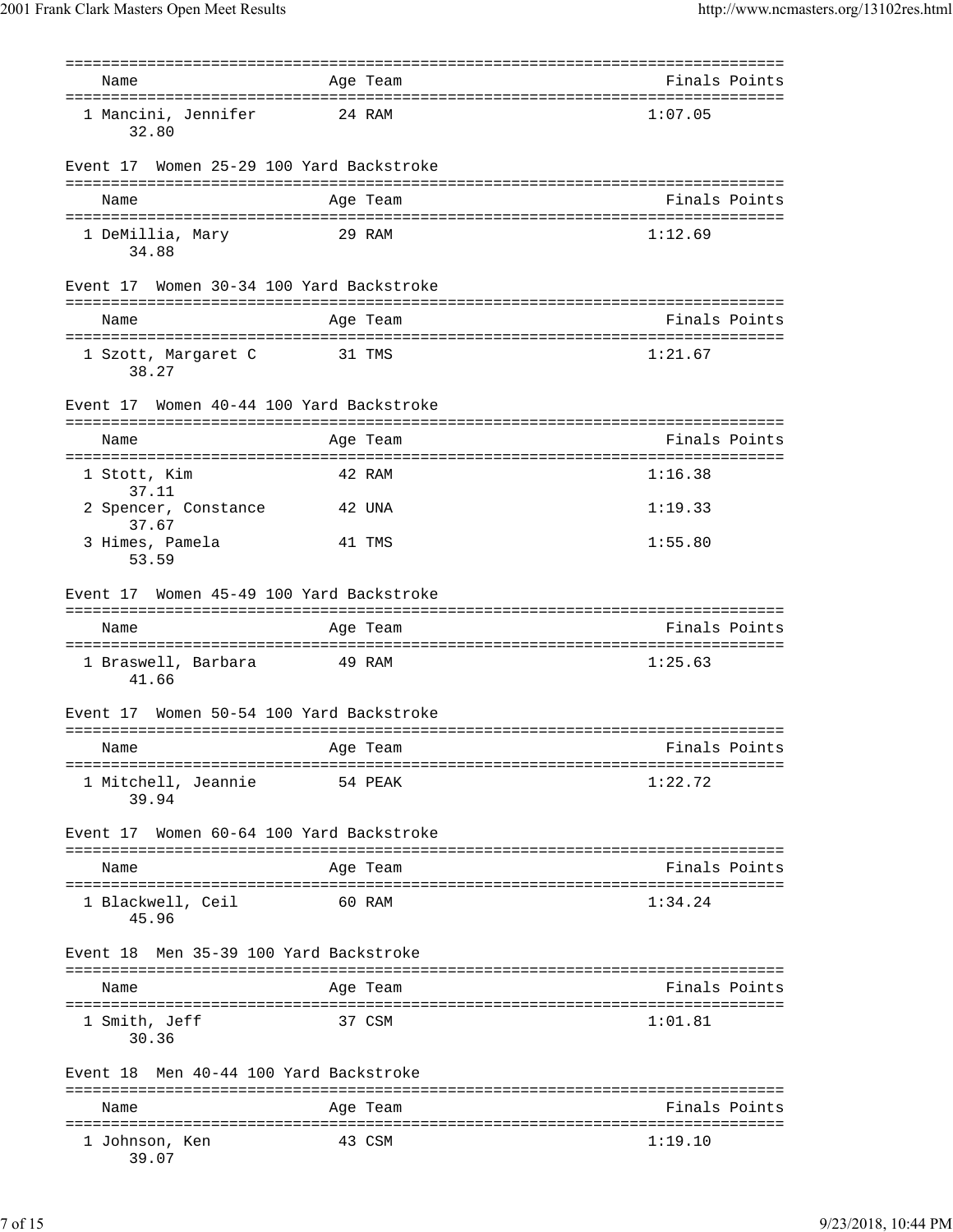| Event 18 Men 65-69 100 Yard Backstroke       |                   |         |                |
|----------------------------------------------|-------------------|---------|----------------|
| Name                                         | Age Team          |         | Finals Points  |
| 1 Shouse, W. D.<br>1:55.67                   | 67 UNA            |         | 2:31.47        |
| Women 30-34 50 Yard Breaststroke<br>Event 19 |                   |         |                |
| Name                                         | Age Team          |         | Finals Points  |
| 1 Harnett, Maureen                           | 31 CSM            |         | 34.98          |
| Event 19 Women 40-44 50 Yard Breaststroke    |                   |         |                |
| Name                                         | Age Team          |         | Finals Points  |
| 1 Hites, Pat                                 | 40 FAMS           |         | 46.71          |
| Women 45-49 50 Yard Breaststroke<br>Event 19 |                   |         |                |
| Name                                         | Age Team          |         | Finals Points  |
| 1 Sykes, Jeannie<br>2 Warner, Mary Ann       | 46 TMS<br>45 DAMA |         | 41.57<br>50.18 |
| Women 60-64 50 Yard Breaststroke<br>Event 19 |                   |         |                |
| Name                                         | Age Team          |         | Finals Points  |
| 1 Newell, Sally                              | 63 RAM            |         | 42.90          |
| Men 40-44 50 Yard Breaststroke<br>Event 20   |                   |         |                |
| Name                                         | Age Team          |         | Finals Points  |
| 1 Humphrey, Faron                            | 44 KMS            |         | 42.40          |
| Men 50-54 50 Yard Breaststroke<br>Event 20   |                   |         |                |
| Name                                         | Age Team          |         | Finals Points  |
| 1 Byers, Jerry                               | 53 UNA            |         | 36.92          |
| Men 55-59 50 Yard Breaststroke<br>Event 20   |                   |         |                |
| Name                                         | Aqe Team          |         | Finals Points  |
| 1 Slaughter, James                           | 55 RAM            |         | 37.38          |
| Men 65-69 50 Yard Breaststroke<br>Event 20   |                   |         |                |
| Name                                         | Age Team          |         | Finals Points  |
| 1 Shouse, W. D.                              | 67 UNA            |         | 48.58          |
| Men 80-84 50 Yard Breaststroke<br>Event 20   |                   |         |                |
| Name                                         | Age Team          |         | Finals Points  |
| 1 Girton, George                             |                   | 80 NCAM | 1:08.48        |
| Event 21 Women 19-24 100 Yard IM             |                   |         |                |

===============================================================================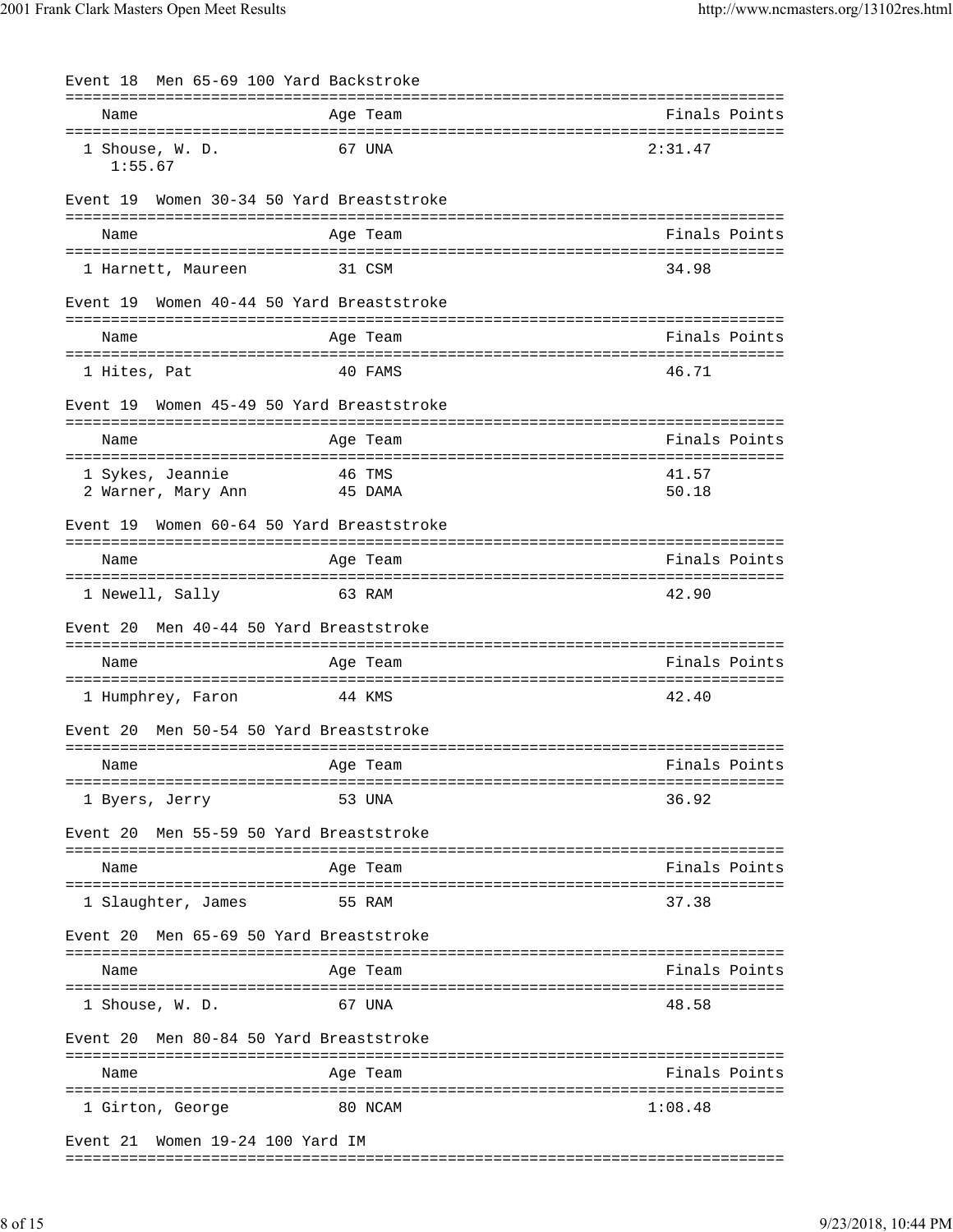| Name                                | Age Team | Finals Points |
|-------------------------------------|----------|---------------|
| 1 Feimster, Melissa<br>46.10        | 22 TMS   | 1:32.07       |
| Women 25-29 100 Yard IM<br>Event 21 |          |               |
| Name                                | Age Team | Finals Points |
| 1 DeMillia, Mary<br>34.22           | 29 RAM   | 1:11.52       |
| 2 Lawrence, Angie<br>36.59          | 28 UNA   | 1:18.57       |
| 3 Roberts, Kelly<br>37.39           | 26 TMS   | 1:19.63       |
| Women 30-34 100 Yard IM<br>Event 21 |          |               |
| Name                                | Age Team | Finals Points |
| 1 Rock, Jennifer<br>33.08           | 33 TMS   | 1:11.42       |
| 2 Harnett, Maureen<br>35.56         | 31 CSM   | 1:11.71       |
| 3 Szott, Margaret C<br>37.13        | 31 TMS   | 1:20.22       |
| Women 35-39 100 Yard IM<br>Event 21 |          |               |
| Name                                | Age Team | Finals Points |
| 1 Geiss, Angelique<br>37.36         | 36 NCAM  | 1:15.32       |
| Women 40-44 100 Yard IM<br>Event 21 |          |               |
| Name                                | Age Team | Finals Points |
| 1 Triska-Rivers, Patty<br>36.43     | 41 TMS   | 1:19.72       |
| 2 Allen, Edie<br>38.59              | 41 AWSM  | 1:21.46       |
| 3 Spencer, Constance<br>37.08       | 42 UNA   | 1:21.90       |
| 4 Garrou, Terri<br>39.56            | 43 FAMS  | 1:28.80       |
| 5 Himes, Pamela<br>54.98            | 41 TMS   | 1:51.35       |
| Event 21 Women 45-49 100 Yard IM    |          |               |
| Name                                | Age Team | Finals Points |
| 1 Sykes, Jeannie<br>43.52           | 46 TMS   | 1:24.14       |
| Event 21 Women 55-59 100 Yard IM    |          |               |
| Name                                | Age Team | Finals Points |
| 1 Fister, Anne<br>45.62             | 58 NCMS  | 1:39.32       |
| Women 60-64 100 Yard IM<br>Event 21 |          |               |

===============================================================================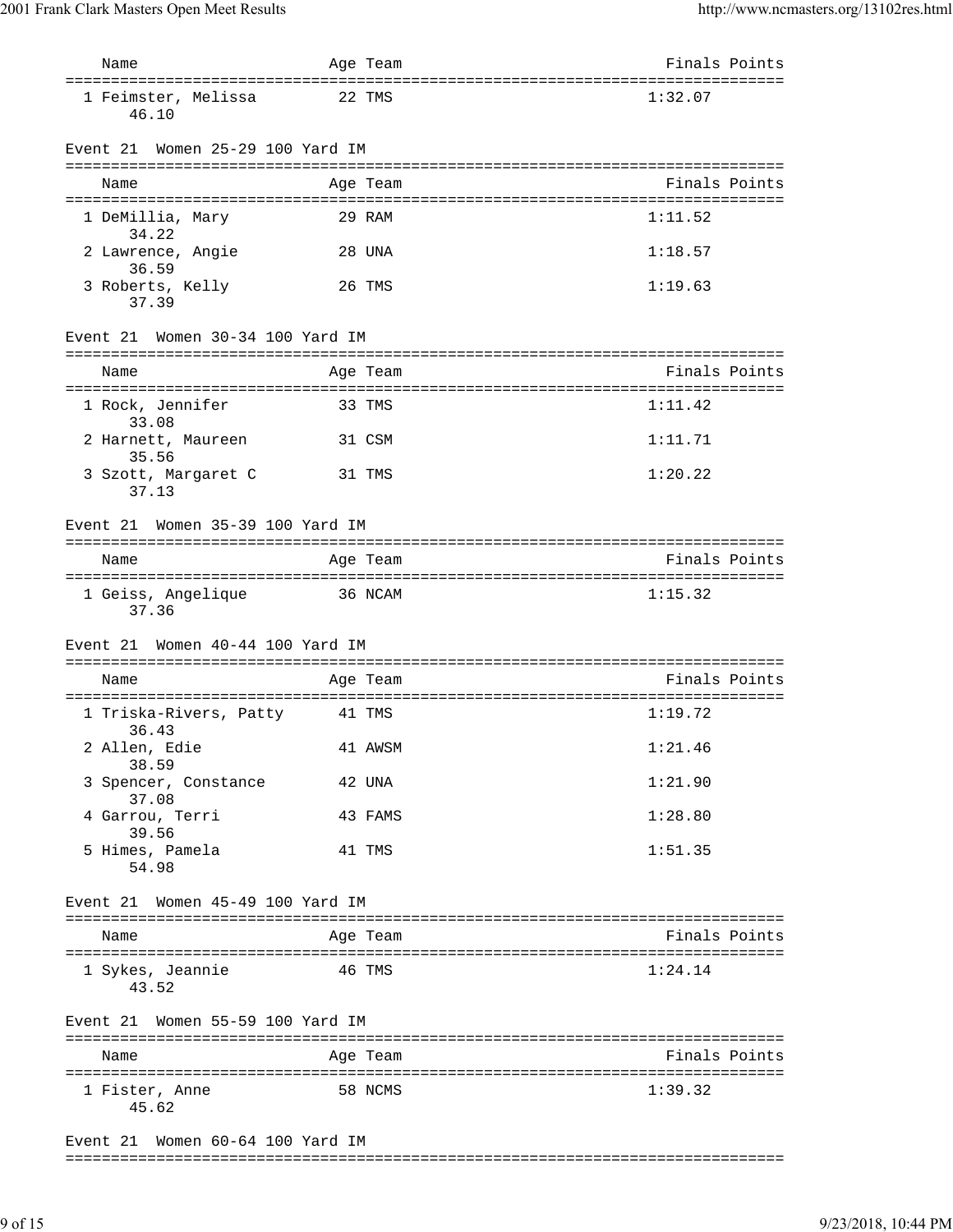| Name                                                           | Age Team                                        | Finals Points |
|----------------------------------------------------------------|-------------------------------------------------|---------------|
| ==============================<br>1 Newell, Sally<br>44.42     | =====================================<br>63 RAM | 1:30.42       |
| Men 35-39 100 Yard IM<br>Event 22                              |                                                 |               |
| Name                                                           | Age Team                                        | Finals Points |
| 1 Sexauer, Tim                                                 | 35 RAM                                          | 1:15.41       |
| 35.58<br>-- Gray, Stafford<br>36.61                            | 39 TMS                                          | DQ            |
| Event 22<br>Men 40-44 100 Yard IM                              |                                                 |               |
| Name                                                           | Age Team                                        | Finals Points |
| 1 Matysek, Joseph<br>34.85                                     | 44 CSM                                          | 1:12.01       |
| Event 22<br>Men 50-54 100 Yard IM                              |                                                 |               |
| Name                                                           | Age Team                                        | Finals Points |
| 1 Atkinson, Tom<br>37.49                                       | 51 TMS                                          | 1:21.51       |
| Men 60-64 100 Yard IM<br>Event 22                              |                                                 |               |
| Name                                                           | Age Team                                        | Finals Points |
| 1 Kitchell, Richard<br>34.67                                   | 60 UNA                                          | 1:16.85       |
| Event 23 Women 19-24 200 Yard Freestyle                        |                                                 |               |
| Name                                                           | Age Team                                        | Finals Points |
| 1 Tysinger, Leigh                                              | 23 NCAM                                         | 2:12.33       |
| 31.68<br>1:05.11<br>2 Rodriques, Meredith<br>$32.25$ $1:08.99$ | 24 NCMS                                         | 2:28.94       |
| Event 23 Women 25-29 200 Yard Freestyle                        |                                                 |               |
| Name                                                           | Age Team                                        | Finals Points |
| 1 Day, Sarah                                                   | 25 TMS                                          | 2:22.46       |
| 33.30 1:08.83<br>2 Lawrence, Angie<br>33.62 1:11.77            | 28 UNA                                          | 2:29.79       |
| Event 23 Women 40-44 200 Yard Freestyle                        |                                                 |               |
| Name                                                           | Age Team                                        | Finals Points |
| 1 Allen, Edie                                                  | 41 AWSM                                         | 2:38.03       |
| 35.46 1:15.01<br>2 Himes, Pamela<br>1:41.40                    | 41 TMS                                          | 3:43.38       |
| Women 45-49 200 Yard Freestyle<br>Event 23                     |                                                 |               |
| Name                                                           | Age Team                                        | Finals Points |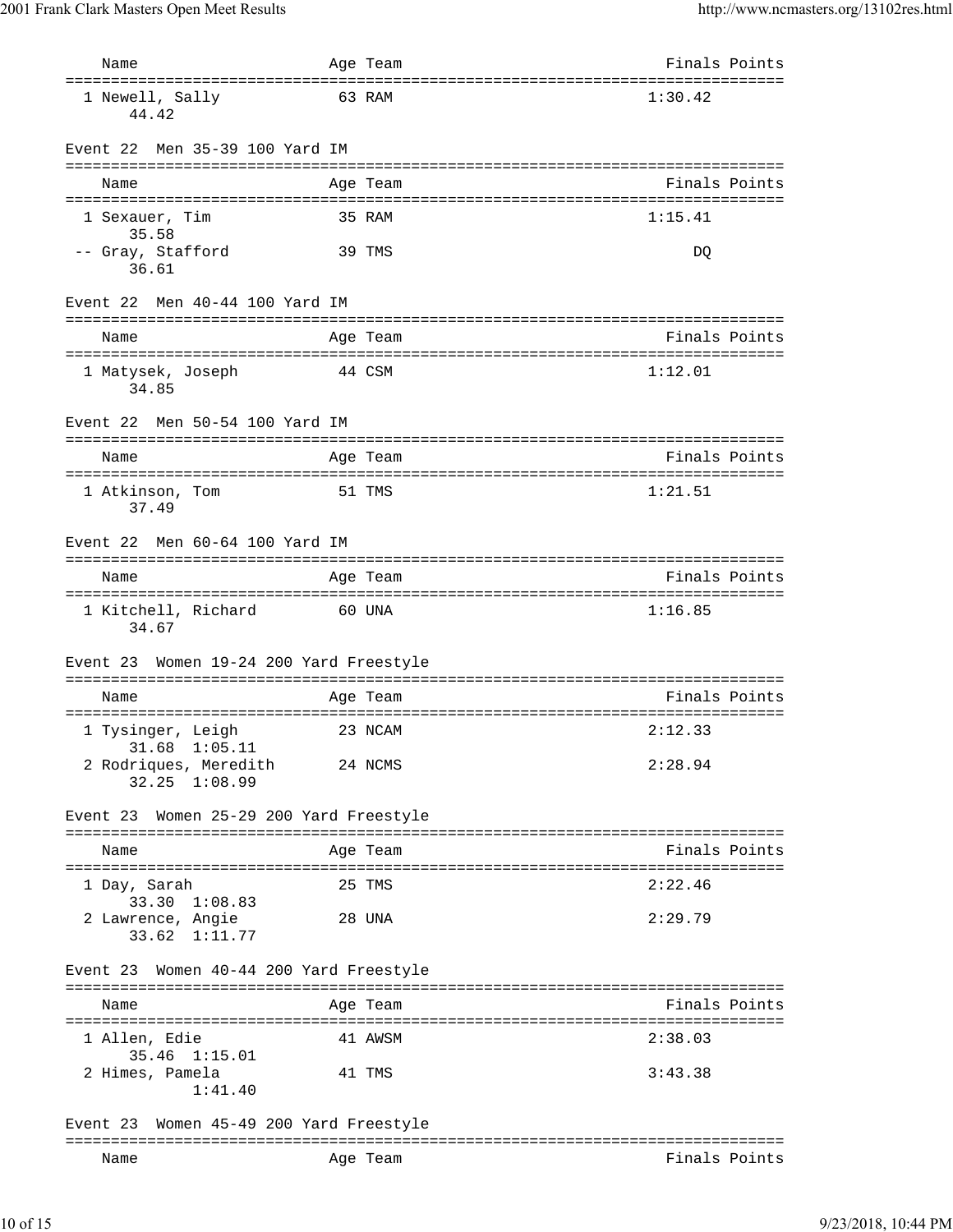=============================================================================== 1 Sims, Ann 49 MONT 2:22.36 32.95 1:09.19 Event 23 Women 50-54 200 Yard Freestyle =============================================================================== Name Age Team Finals Points =============================================================================== 1 Mitchell, Jeannie 54 PEAK 2:59.50 41.67 1:26.28 Event 24 Men 25-29 200 Yard Freestyle =============================================================================== Name **Age Team** Age Team Finals Points =============================================================================== 1 Stringer, Sean 25 RAM 2:00.78 30.26 1:01.70 Event 24 Men 35-39 200 Yard Freestyle =============================================================================== Name **Age Team** Age Team **Finals Points** =============================================================================== 1 Smith, Jeff 37 CSM 2:03.33 29.22 1:01.05 2 Gray, Stafford 39 TMS 2:30.56 34.14 1:13.17 Event 24 Men 40-44 200 Yard Freestyle =============================================================================== Name Age Team Age Team Finals Points =============================================================================== 1 Humphrey, Faron 44 KMS 2:53.66 36.47 1:19.13 Event 24 Men 45-49 200 Yard Freestyle =============================================================================== Name Age Team Age Team Finals Points =============================================================================== 1 Facchine, Kevin 45 RAM 2:02.23 29.00 59.89 Event 24 Men 55-59 200 Yard Freestyle =============================================================================== Name **Age Team Age Team** Rinals Points =============================================================================== 1 Slaughter, James 55 RAM 2:32.97 35.02 1:13.44 2 White, Bernie T 57 CSM 2:36.74 36.85 1:16.88 Event 27 Women 19-24 50 Yard Freestyle =============================================================================== Name Age Team Age Team Finals Points =============================================================================== 1 Tysinger, Leigh 23 NCAM 27.89 2 Feimster, Melissa 22 TMS 35.06 Event 27 Women 25-29 50 Yard Freestyle =============================================================================== Name Age Team Age Team Finals Points =============================================================================== 1 Lawrence, Angie 28 UNA 30.73 Event 27 Women 30-34 50 Yard Freestyle

===============================================================================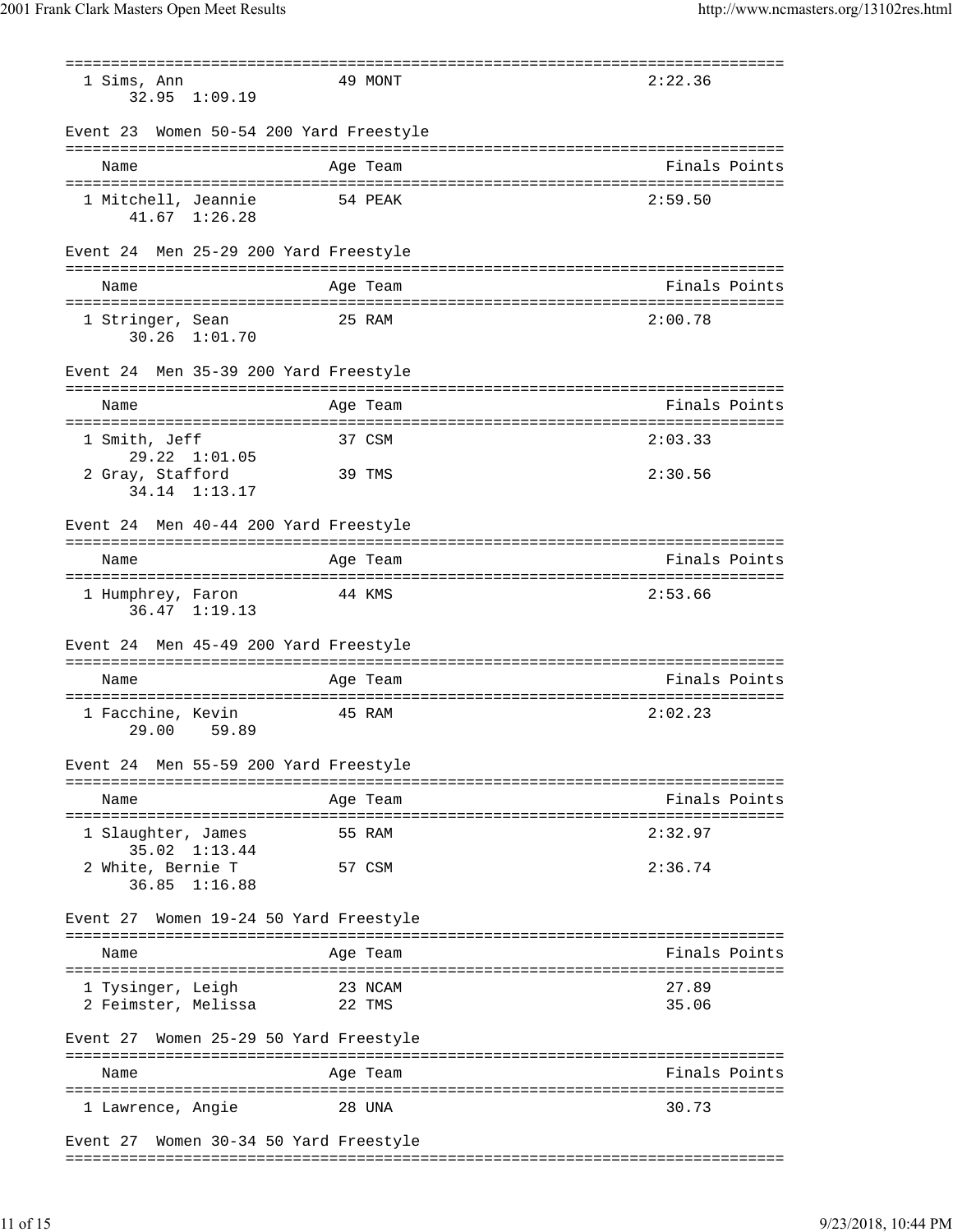| Name                                      | Age Team                       | Finals Points                                   |
|-------------------------------------------|--------------------------------|-------------------------------------------------|
| 1 Harnett, Maureen                        | 31 CSM                         | ======================================<br>29.43 |
| 2 Szott, Margaret C                       | 31 TMS                         | 30.86                                           |
|                                           |                                |                                                 |
| Event 27 Women 35-39 50 Yard Freestyle    |                                |                                                 |
| Name                                      | Age Team                       | Finals Points                                   |
|                                           |                                |                                                 |
| 1 Geiss, Angelique                        | 36 NCAM                        | 27.89                                           |
| Women 40-44 50 Yard Freestyle<br>Event 27 |                                |                                                 |
| Name                                      | Age Team                       | Finals Points                                   |
| ======================================    |                                | ====================================            |
| 1 Triska-Rivers, Patty                    | 41 TMS                         | 30.37                                           |
| 2 Allen, Edie<br>3 Hites, Pat             | 41 AWSM<br>40 FAMS             | 31.45<br>34.64                                  |
|                                           |                                |                                                 |
| Event 27 Women 45-49 50 Yard Freestyle    |                                |                                                 |
| Name                                      | Age Team                       | Finals Points                                   |
|                                           |                                |                                                 |
| 1 Braswell, Barbara                       | 49 RAM                         | 31.90                                           |
|                                           |                                |                                                 |
| Event 27 Women 55-59 50 Yard Freestyle    |                                |                                                 |
| Name                                      | Age Team                       | Finals Points                                   |
|                                           |                                |                                                 |
| 1 Fister, Anne                            | 58 NCMS                        | 37.95                                           |
| Event 28 Men 35-39 50 Yard Freestyle      |                                |                                                 |
|                                           |                                |                                                 |
| Name                                      | Age Team                       | Finals Points                                   |
| 1 Smith, Jeff                             | 37 CSM                         | 24.15                                           |
| 2 Sexauer, Tim                            | 35 RAM                         | 29.46                                           |
|                                           |                                |                                                 |
| Men 40-44 50 Yard Freestyle<br>Event 28   |                                |                                                 |
| Name                                      | Age Team                       | Finals Points                                   |
|                                           |                                |                                                 |
| 1 Humphrey, Faron                         | 44 KMS                         | 32.90                                           |
|                                           |                                |                                                 |
| Men 50-54 50 Yard Freestyle<br>Event 28   |                                |                                                 |
| Name                                      | Age Team                       | Finals Points                                   |
|                                           |                                |                                                 |
| 1 Byers, Jerry                            | 53 UNA                         | 33.11                                           |
| Men 55-59 50 Yard Freestyle<br>Event 28   |                                |                                                 |
|                                           |                                |                                                 |
| Name                                      | Age Team                       | Finals Points                                   |
| 1 Deinlein, Chris                         | 57 TMS                         | 27.84                                           |
|                                           |                                |                                                 |
| Men 80-84 50 Yard Freestyle<br>Event 28   |                                |                                                 |
|                                           |                                |                                                 |
| Name                                      | Aqe Team                       | Finals Points                                   |
| 1 Girton, George                          | 80 NCAM                        | 1:00.94                                         |
|                                           |                                |                                                 |
| Event 29                                  | Women 25-29 100 Yard Butterfly |                                                 |
| Name                                      | Age Team                       | Finals Points                                   |
|                                           |                                |                                                 |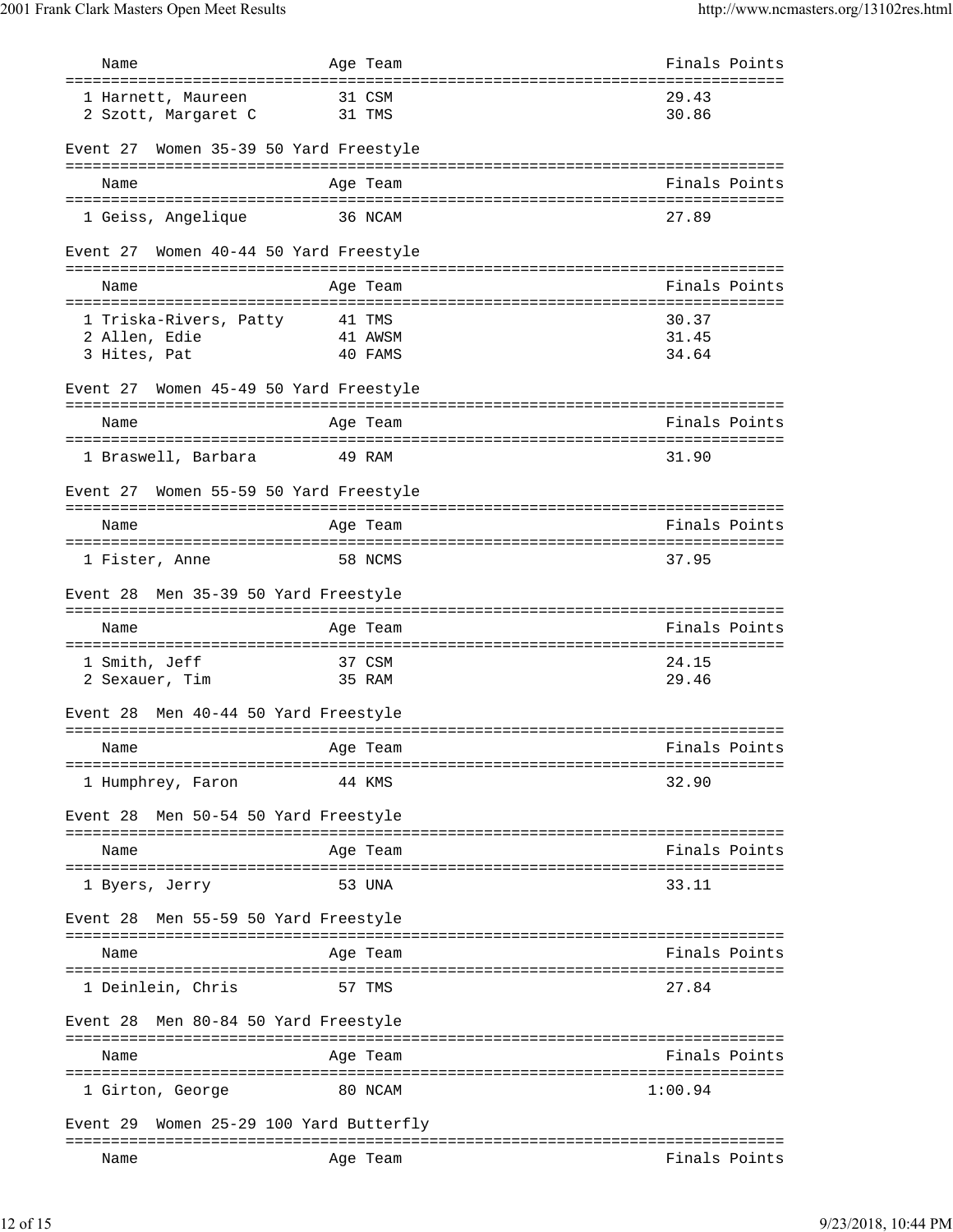=============================================================================== 1 DeMillia, Mary 29 RAM 1:08.78 31.97 Event 29 Women 30-34 100 Yard Butterfly =============================================================================== Name Age Team Finals Points =============================================================================== 1 Rock, Jennifer 33 TMS 1:08.24 32.46 Event 30 Men 40-44 100 Yard Butterfly =============================================================================== Name Age Team Finals Points =============================================================================== 1 Matysek, Joseph 44 CSM 1:12.48 34.58 Event 30 Men 45-49 100 Yard Butterfly =============================================================================== Name **Age Team** Age Team **Finals Points** =============================================================================== 1 Facchine, Kevin 45 RAM 1:02.66 29.77 Event 30 Men 50-54 100 Yard Butterfly =============================================================================== Name Age Team Finals Points =============================================================================== 1 Atkinson, Tom 51 TMS 1:21.11 36.51 Event 30 Men 60-64 100 Yard Butterfly =============================================================================== Name **Age Team Age Team** Rinals Points =============================================================================== 1 Kitchell, Richard 60 UNA 1:11.20 34.18 Event 31 Women 30-34 50 Yard Backstroke =============================================================================== Name **Age Team** Age Team **Finals Points** =============================================================================== 1 Szott, Margaret C 31 TMS 37.84 Event 31 Women 35-39 50 Yard Backstroke =============================================================================== Name Age Team Age Team Finals Points =============================================================================== 1 Geiss, Angelique 36 NCAM 34.84 Event 31 Women 40-44 50 Yard Backstroke =============================================================================== Name Age Team Age Team Finals Points =============================================================================== 1 Triska-Rivers, Patty 41 TMS 39.89 2 Garrou, Terri 43 FAMS 41.51 Event 31 Women 45-49 50 Yard Backstroke =============================================================================== Name **Age Team** Age Team Finals Points =============================================================================== 1 Warner, Mary Ann  $\overline{a}$  45 DAMA 51.63

Event 31 Women 50-54 50 Yard Backstroke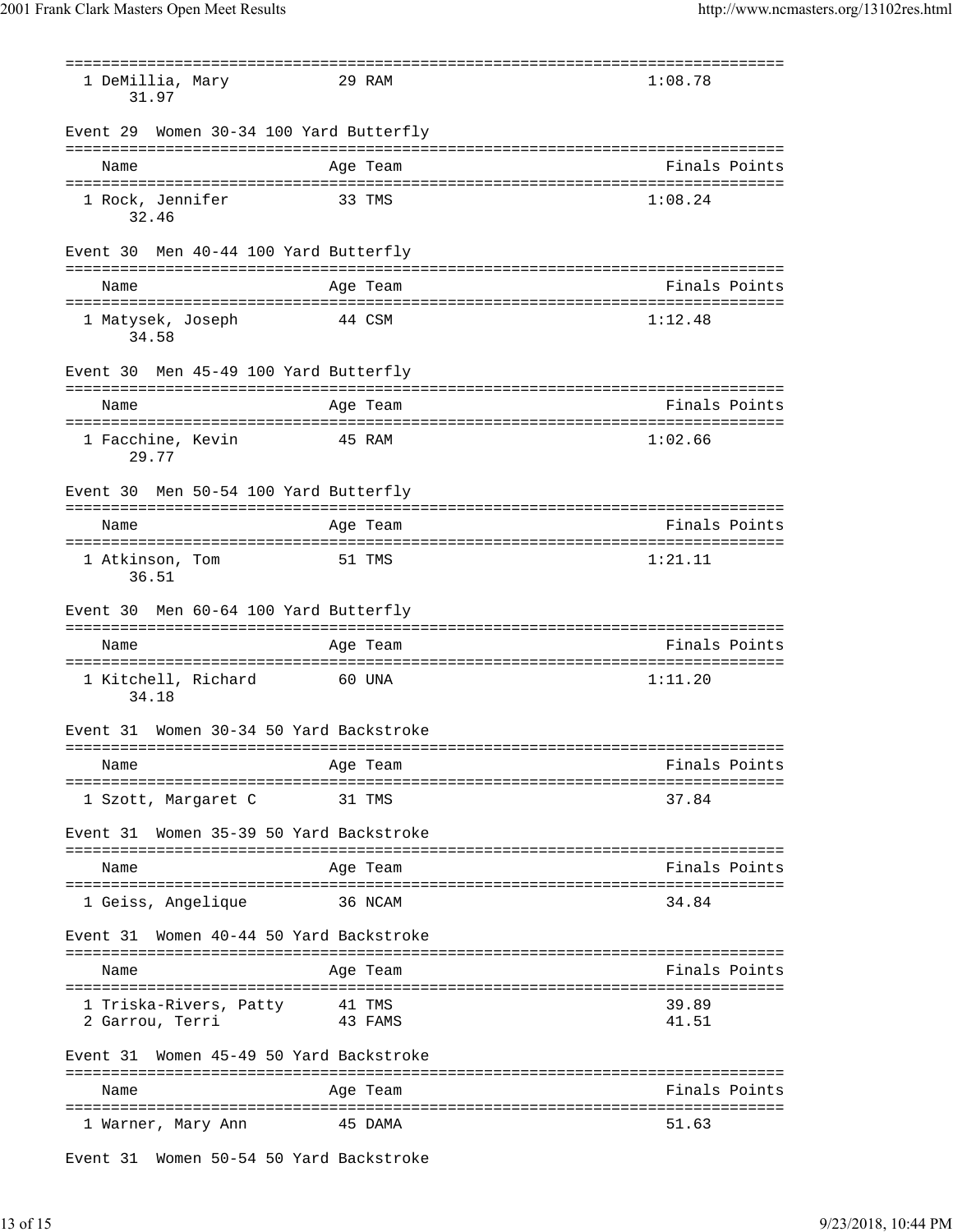| Name                                     | =========<br>Age Team                            | Finals Points |
|------------------------------------------|--------------------------------------------------|---------------|
|                                          |                                                  |               |
| 1 Mitchell, Jeannie                      | 54 PEAK                                          | 37.57         |
| Event 31                                 | Women 55-59 50 Yard Backstroke                   |               |
| Name                                     | Age Team                                         | Finals Points |
|                                          |                                                  |               |
| 1 Fister, Anne                           | 58 NCMS                                          | 47.02         |
| Event 31                                 | Women 60-64 50 Yard Backstroke                   |               |
| Name                                     | Age Team                                         | Finals Points |
| 1 Blackwell, Ceil                        | 60 RAM                                           | 41.96         |
| Men 80-84 50 Yard Backstroke<br>Event 32 |                                                  |               |
| Name                                     | Age Team                                         | Finals Points |
|                                          |                                                  |               |
| 1 Girton, George                         | 80 NCAM                                          | 1:03.78       |
| Event 37                                 | Women 35-39 1650 Yard Freestyle                  |               |
| ================<br>Name                 | Age Team                                         | Finals Points |
| ======================================   |                                                  |               |
| 1 Loyd, Diana                            | 39 UNA<br>44.71 1:36.55 3:29.99 9:21.54 19:09.47 | 31:31.75      |
| Event 38                                 | Men 30-34 1650 Yard Freestyle                    |               |
| Name                                     | Age Team                                         | Finals Points |
|                                          |                                                  |               |
| 1 Sheehan, Greg                          | 34 TMS<br>42.60 1:31.52 3:13.86 8:32.07 17:25.17 | 28:49.85      |
| Event 38                                 | Men 55-59 1650 Yard Freestyle                    |               |
| Name                                     | Age Team                                         | Finals Points |
|                                          |                                                  |               |
| 1 Slaughter, James                       | 55 RAM<br>38.35 1:21.04 2:49.01 7:22.15 15:06.54 | 25:08.75      |
| Event 333                                | Women 45-49 200 Yard Breaststroke                |               |
| Name                                     | Age Team                                         | Finals Points |
| 1 Sims, Ann<br>40.76 1:26.03             | 49 MONT                                          | 2:57.22       |
| Event 343                                | Men 40-44 200 Yard Breaststroke                  |               |
| Name                                     | Age Team                                         | Finals Points |
| 1 Johnson, Ken<br>39.75 1:24.40          | 43 CSM                                           | 2:53.59       |
| Event 343                                | Men 65-69 200 Yard Breaststroke                  |               |
| Name                                     | Age Team                                         | Finals Points |
|                                          |                                                  |               |
| l Shouse, W. D.<br>48.06 1:42.83         | 67 UNA                                           | 3:38.54       |